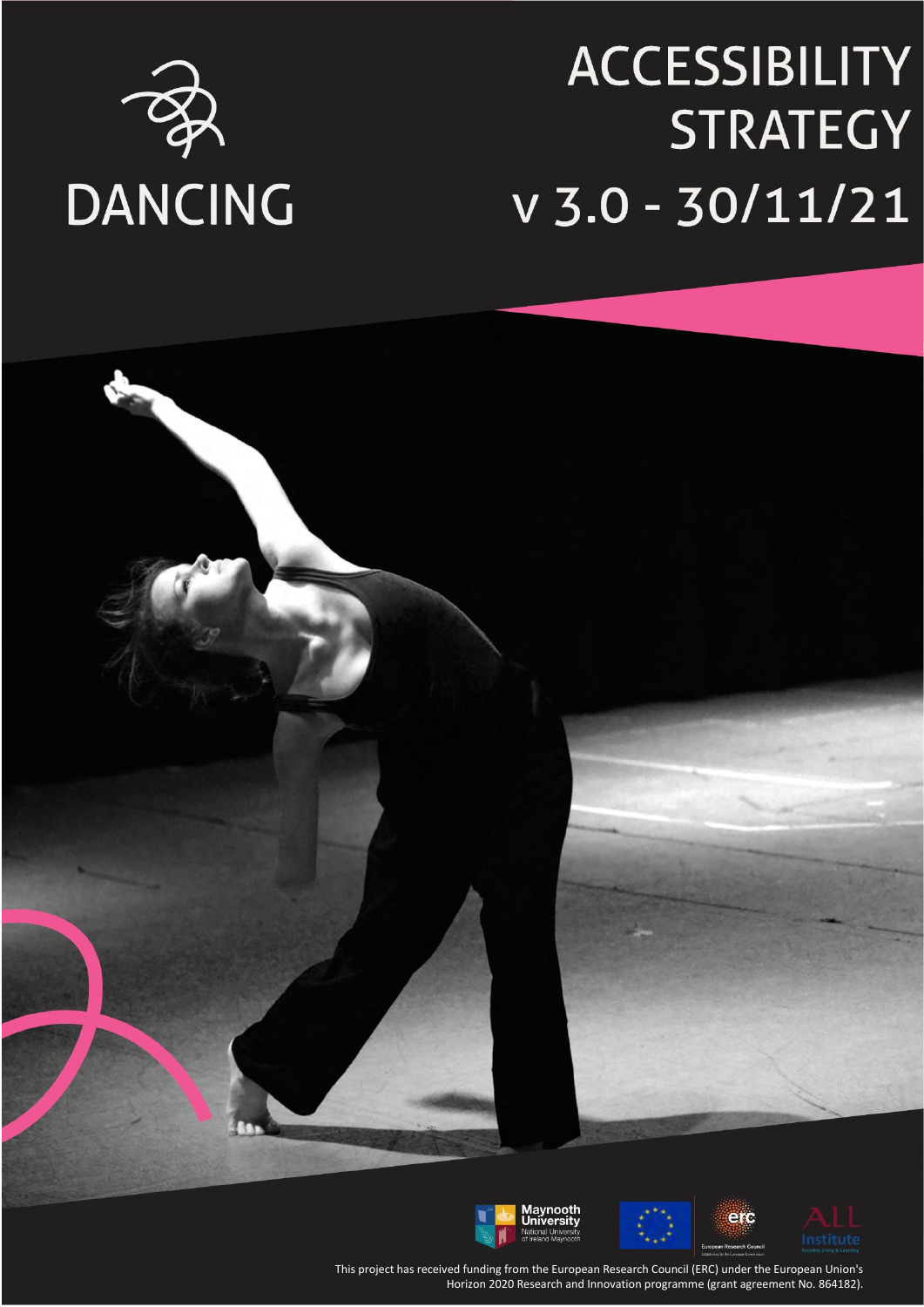DANCING Accessibility Strategy v3.0 – 30-11-21

## <span id="page-1-0"></span>Revision History

Date of first document: 30/11/20

Date of previous revision: 30/5/21

Date of this revision: 30/11/21

Date of next review: 30/5/22

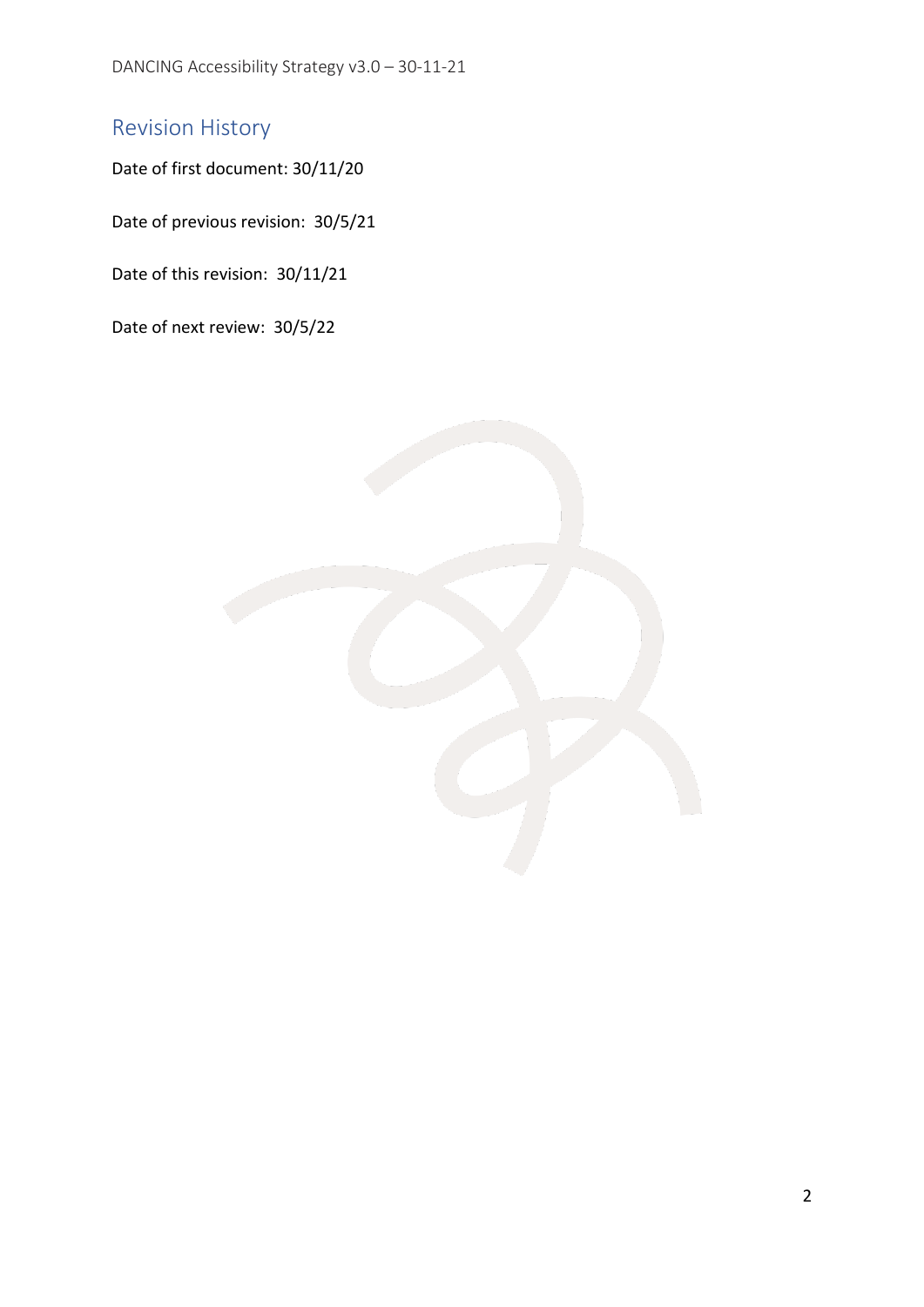# <span id="page-2-0"></span>Table of Contents

| 1.     |  |
|--------|--|
| 2.     |  |
| 3.     |  |
| 4.     |  |
| 4.1.   |  |
| 4.2.   |  |
| 4.3.   |  |
| 4.4.   |  |
| 4.5.   |  |
| 4.5.1. |  |
| 4.5.2. |  |
| 4.5.3. |  |
|        |  |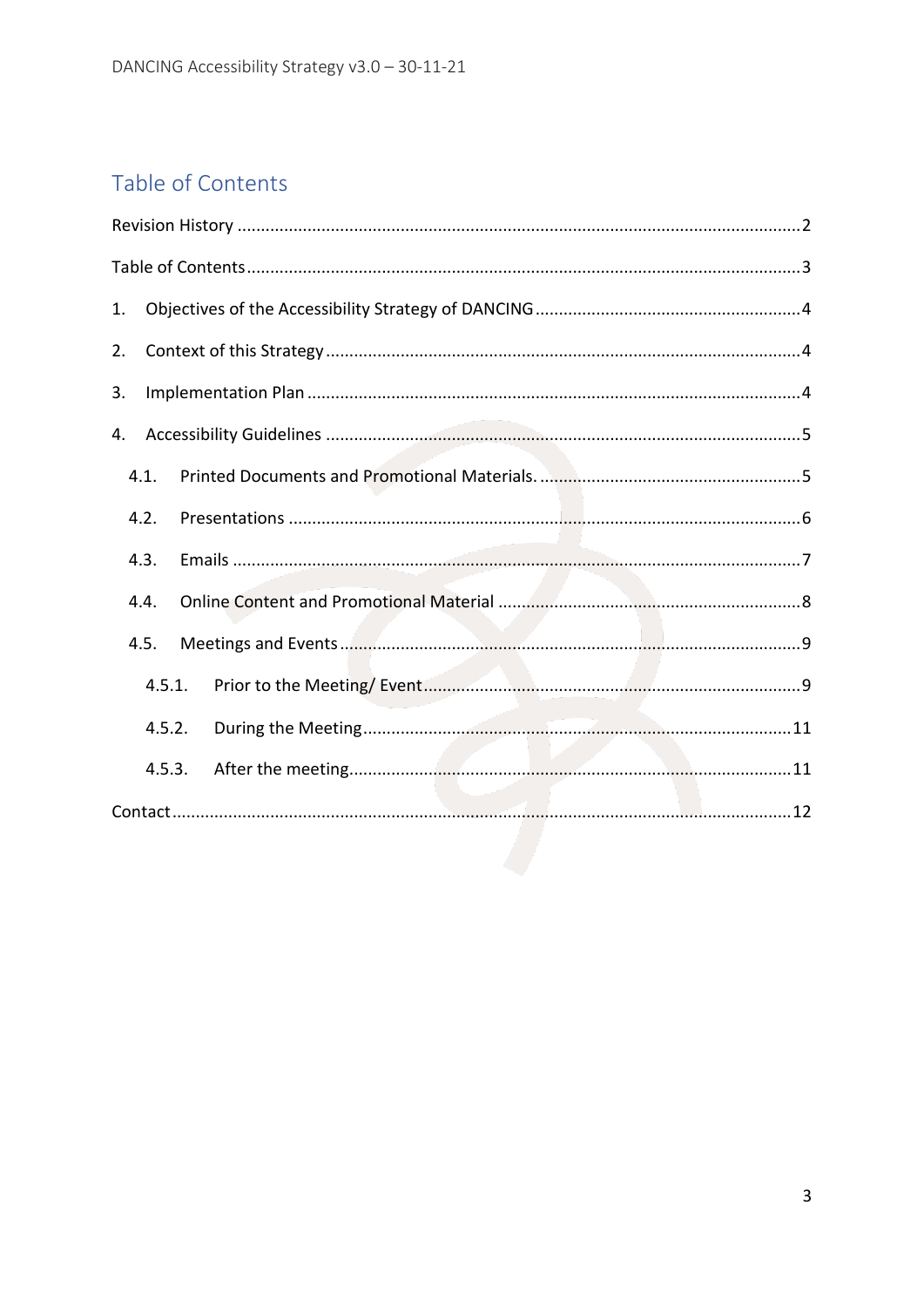## <span id="page-3-0"></span>1. Objectives of the Accessibility Strategy of DANCING

The purpose of this strategy is to maximise the extent to which people with disabilities can participate in the communications and activities of DANCING.

All members of the DANCING Team will abide by this Strategy and endeavour to implement it.

## <span id="page-3-1"></span>2. Context of this Strategy

This project is informed by the principles of the UN Convention on the Rights of Persons with Disabilities (CRPD). Accessibility is one of the general principles included in Article 3 CRPD, and it is spelled out in Article 9 as well as in other substantive provisions of the Convention, including Article 21 (Freedom of expression and opinion, and access to information).

Accessibility has also become a key tenet in current European disability policy because it is conceived of as a pre-condition for people to access and enjoy their rights.

The former European Disability Strategy 2010-2020 stated that its objective was "to progress towards ensuring that all persons with disabilities in Europe have equal opportunities, equal access to participate in society and economy." The new strategy, which is called the Union of equality: Strategy for the rights of persons with disabilities 2021-2030, advances that objective further, and considers accessibility an enabler of rights. Furthermore, the EU has approved legislation related to accessibility, including the [Web Accessibility Directive](http://nda.ie/Publications/Communications/EU-Web-Accessibility-Directive/) and the [European Accessibility Act.](https://eur-lex.europa.eu/legal-content/EN/TXT/?uri=CELEX%3A32019L0882) Both those directives must be implemented at the national level.

The project also abides by [Maynooth University Equality and Diversity](https://www.maynoothuniversity.ie/sites/default/files/assets/document/Equality%20and%20Diversity%20Policy%20-%202018%20FINAL_1.pdf) Policy, and all relevant policies set out by academic bodies.

## <span id="page-3-2"></span>3. Implementation Plan

Hilary Hooks in her capacity as project manager of the DANCING project will be the person responsible for implementing accessibility within the project, under the oversight and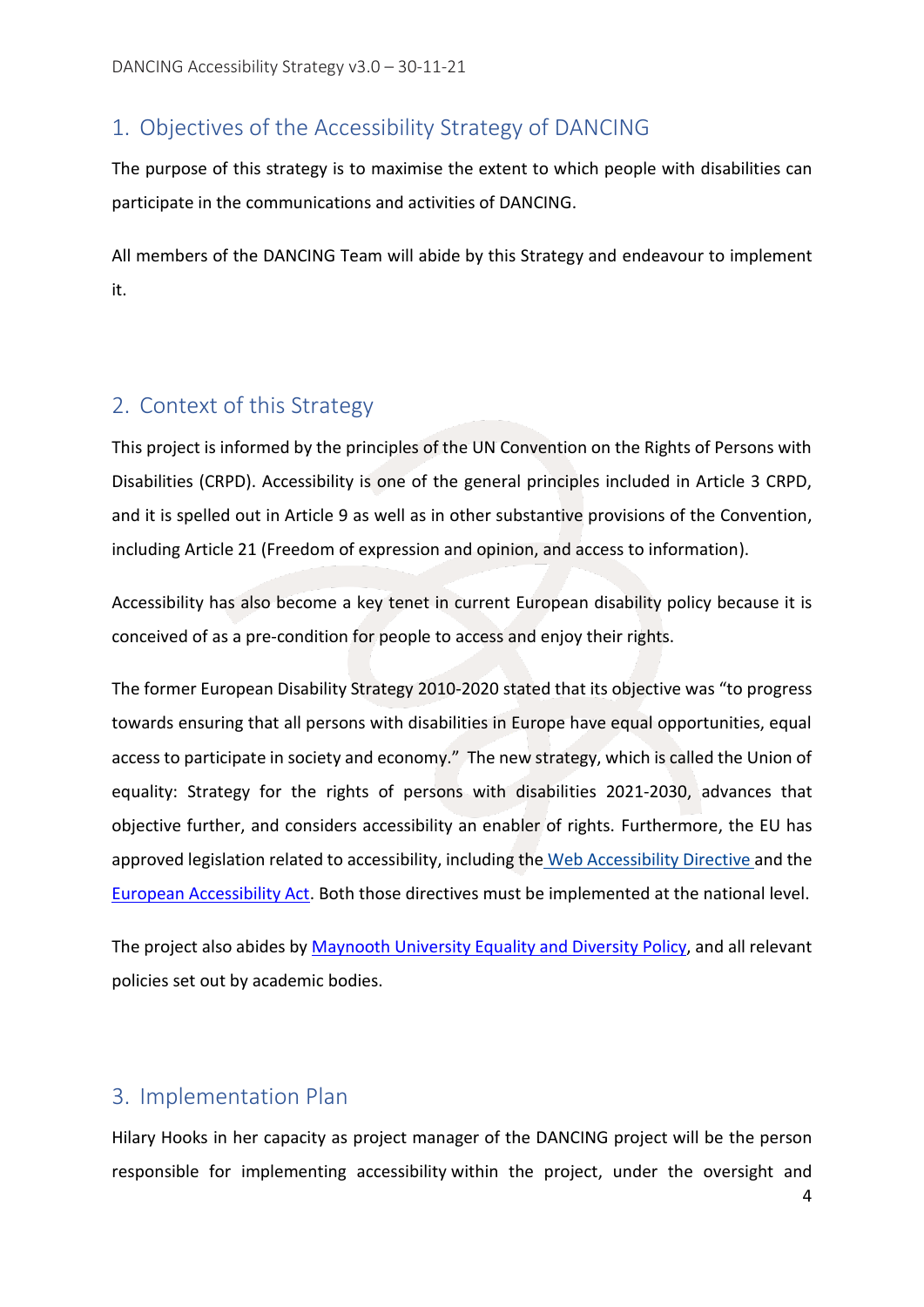direction of the P.I., Prof. Delia Ferri. Ms. Hooks will review the project documents already created to ensure that they conform to the guidelines, consulting with authors for revisions where necessary.

Ms Hooks will be entrusted with the task of reviewing and revising the accessibility strategy where necessary and every six months. She will gather internal and external feedback on improving accessibility and implement change where feasible.

Project staff will acquire awareness of accessibility issues and, where necessary, attend equality, diversity, [and inclusion training courses](https://www.maynoothuniversity.ie/human-resources/learning-and-development/employee-training-courses?title=&tid=9272) at Maynooth University, or Microsoft [Accessibility Video Training](https://support.microsoft.com/en-us/office/video-create-accessible-links-in-word-28305cc8-3be2-417c-a313-dc22082d1ee0)

## <span id="page-4-0"></span>4. Accessibility Guidelines

Over-arching accessibility guidelines for DANCING:

- Accessibility will be considered at every step of the project.
- Sufficient resources for accessibility have been included in the budget.
- Persons with disabilities and/or accessibility experts will be involved in the process.

The guidelines below apply to:

- The project documents stored in the Teams folder,
- Information provision/ communications including website, Twitter, and emails,
- Facilities and physical access for meetings, interviews, focus groups and performances, and
- Project events and meetings.

#### <span id="page-4-1"></span>4.1. Printed Documents and Promotional Materials.

Printed materials must be fully accessible. Every electronic document will have a format accessible to screen-reader. Easy to Read translations will also be prepared for major documents. [Accessibility features](https://www.gov.ie/en/publication/e89039-how-to-make-accessible-documents/#turn-on-accessibility-features) will be used and an accessibility check will be run.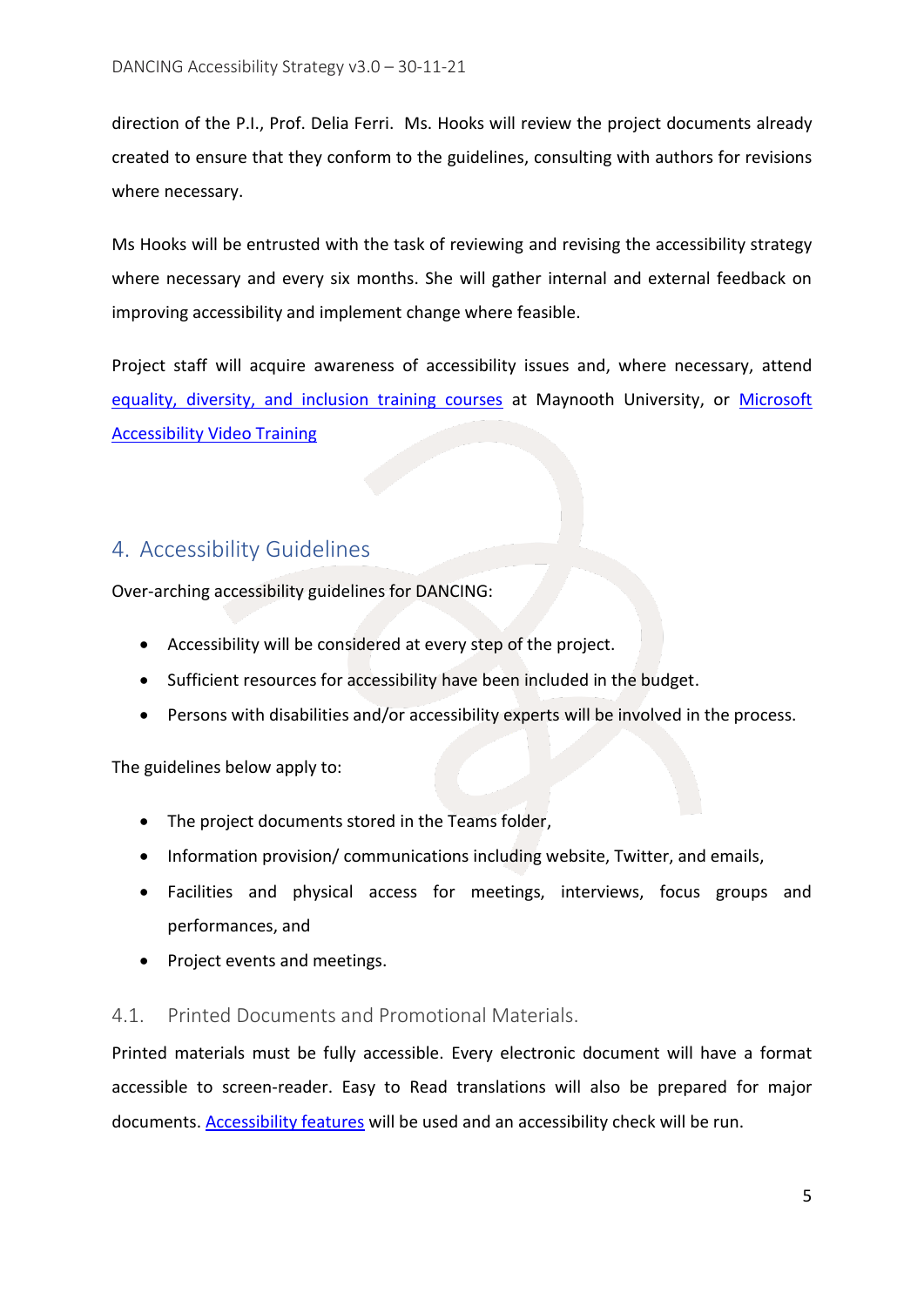All documents published on the website of the project or elsewhere distributed will include the following:

- The Word Accessibility Checker (file-info-check for issues check accessibility) will be used.
- [Documents will have a clear structure with](https://www.gov.ie/en/publication/e89039-how-to-make-accessible-documents/#give-documents-a-structure-using-heading-styles) heading styles, using short, specific, and clear heading text.
- [They will include a](https://www.gov.ie/en/publication/e89039-how-to-make-accessible-documents/#provide-a-table-of-contents-for-longer-documents) table of contents for documents over ten pages.
- [Alternative \(alt\) text](https://www.gov.ie/en/publication/e89039-how-to-make-accessible-documents/#provide-alternative-alt-text) will be provided for images, graphs, embedded objects etc. and decorative images (not conveying information) will be marked as such.
- Accessible (meaningful) file names will be used.
- [Accessible tables](https://support.microsoft.com/en-us/office/video-create-accessible-tables-in-word-cb464015-59dc-46a0-ac01-6217c62210e5) without split/ merged cells or nested tables will be used.
- Hyperlinks that use natural language and that are not generic (e.g., click here) will be used.
- Use fonts that are easy to read i.e., sans serif fonts (e.g., Calibri, Arial, Helvetica, and Tahoma, NOT Times New Roman).
- Use 12-point font as a minimum size with clear colour contrast.
- For lists, use pre-set styles rather than just using tabs and if sub-lists are created, a hierarchical structure will be used.
- Use bold and italics sparingly.
- Use a minimum of 1.5 line spacing.

#### <span id="page-5-0"></span>4.2. Presentations

When using PowerPoint:

- 1. Use the PowerPoint Accessibility Checker (file-info-check for issues check accessibility).
- 2. Use templates and pre-set layouts where possible (see Design Tab), and/or the [DANCING slides template document](https://teams.microsoft.com/l/file/EA402343-523A-49BA-B567-297304F2C2F8?tenantId=1454f5cc-bb35-4685-bbd9-8621fd8055c9&fileType=pptx&objectUrl=https%3A%2F%2Fmaynoothuniversity.sharepoint.com%2Fsites%2FDANCING%2FShared%20Documents%2FGeneral%2FCommunications%2FProject%20Stationery%2FPowerPoint%20Template%2FDANCING%20PowerPoint%20template%2015-4-21.pptx&baseUrl=https%3A%2F%2Fmaynoothuniversity.sharepoint.com%2Fsites%2FDANCING&serviceName=teams&threadId=19:df47ed4f110c45da97eca8a4699da1a9@thread.tacv2&groupId=6138d954-cb47-4758-8b53-81d5059bbfe7) in which all the accessibility features are set up.
- 3. Give each slide a title (Home-Layout-Title Slide).
- 4. Use text and images to convey information; do not rely on colour only.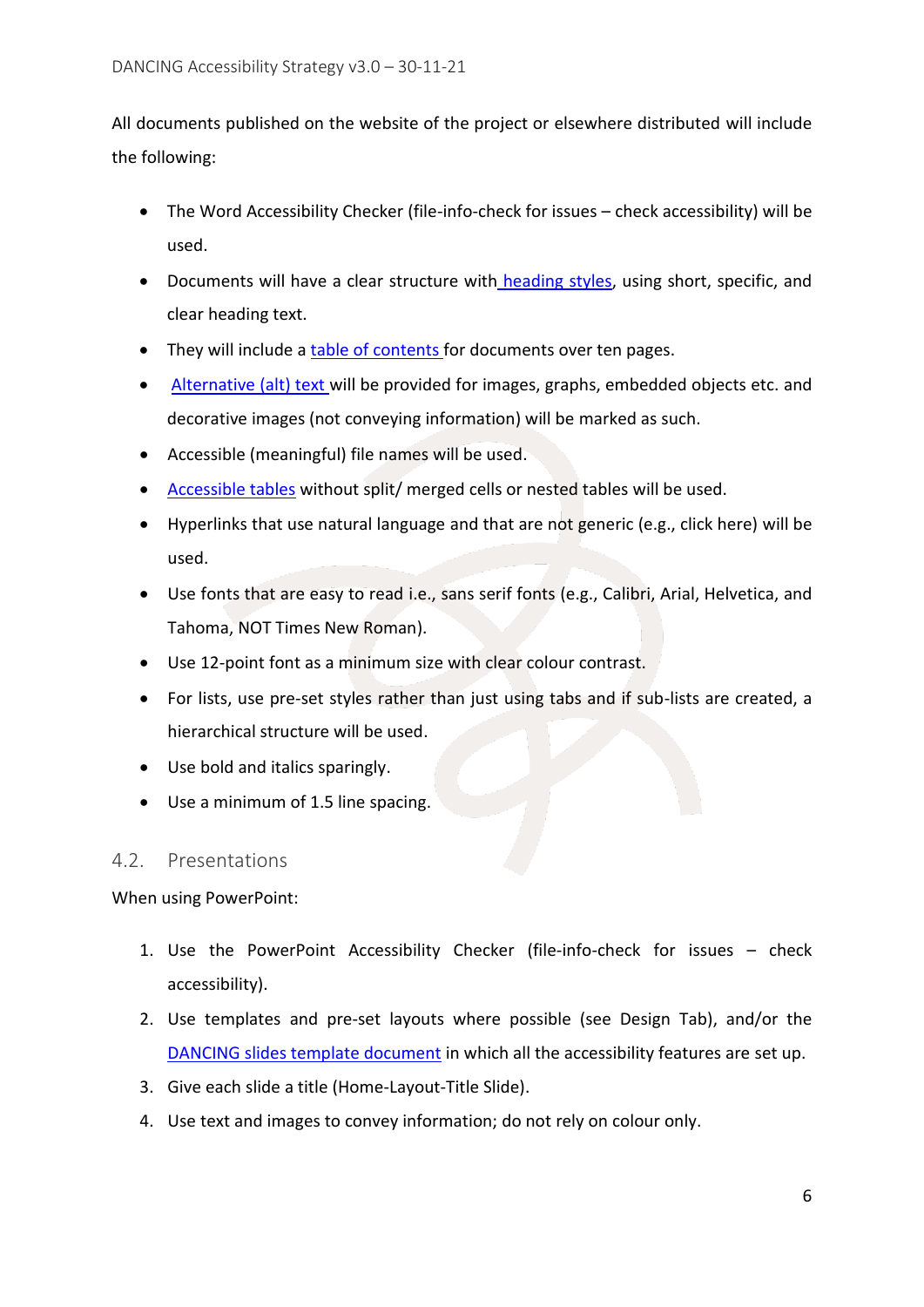- 5. [Alternative \(alt\) text](https://www.gov.ie/en/publication/e89039-how-to-make-accessible-documents/#provide-alternative-alt-text) will be provided for images, graphs, tables etc., and decorative images (not conveying information) will be marked as such.
- 6. Confirm the reading order of the objects by using the selection pane (home Editing group - Select - Selection Pane).

#### <span id="page-6-0"></span>4.3. Emails

Images in email signature will have 'alt text' attribute (go to signatures, click on image, then right click, picture, then alt text).

The team will also endeavour to:

- 1. Use the **Outlook Accessibility Checker** prior to sending emails externally.
- 2. [Alternative \(alt\) text](https://www.gov.ie/en/publication/e89039-how-to-make-accessible-documents/#provide-alternative-alt-text) will be provided for images, graphs, embedded objects etc. and decorative images (not conveying information) will be marked as such.
- 3. Ensure that the text settings are accessible:
	- Use [accessible font format](https://support.office.com/en-us/f1/topic/71ce71f4-7b15-4b7a-a2e3-cf91721bbacb?showContactUsNav=False&ns=OUTLOOK&version=90#bkmk_winaccessiblefonts) e.g. black/ navy text on white background with Arial/ Calibri.
	- Use sufficient contrast for text and background colours [accessible font colour.](https://support.office.com/en-us/f1/topic/71ce71f4-7b15-4b7a-a2e3-cf91721bbacb?showContactUsNav=False&ns=OUTLOOK&version=90#bkmk_winfontcolor)
	- Use font size 12 or larger.
	- Ensure sufficient white space between sentences and paragraphs.
	- Ensure that colour is not the only means of conveying information. For example, add an underline to colour-coded hyperlink text so that people who are colour-blind know that the text is linked even if they cannot see the colour. For headings, consider adding bold or using a larger font.
- 4. Make the structure of emails easier for screen-readers:
	- [Add meaningful hyperlink text](https://support.office.com/en-us/f1/topic/71ce71f4-7b15-4b7a-a2e3-cf91721bbacb?showContactUsNav=False&ns=OUTLOOK&version=90#bkmk_winlinkscreentips) and ScreenTips. For example, instead of linking to the text Click here, include the full title of the destination page.
	- Use built-i[n headings and styles.](https://support.microsoft.com/en-gb/office/add-a-heading-3eb8b917-56dc-4a17-891a-a026b2c790f2)
	- Use ordered or bulleted lists to present information.
	- Use tables with a simple structure only no nested tables; [use table headers.](https://support.office.com/en-us/f1/topic/71ce71f4-7b15-4b7a-a2e3-cf91721bbacb?showContactUsNav=False&ns=OUTLOOK&version=90#bkmk_wintableheaders)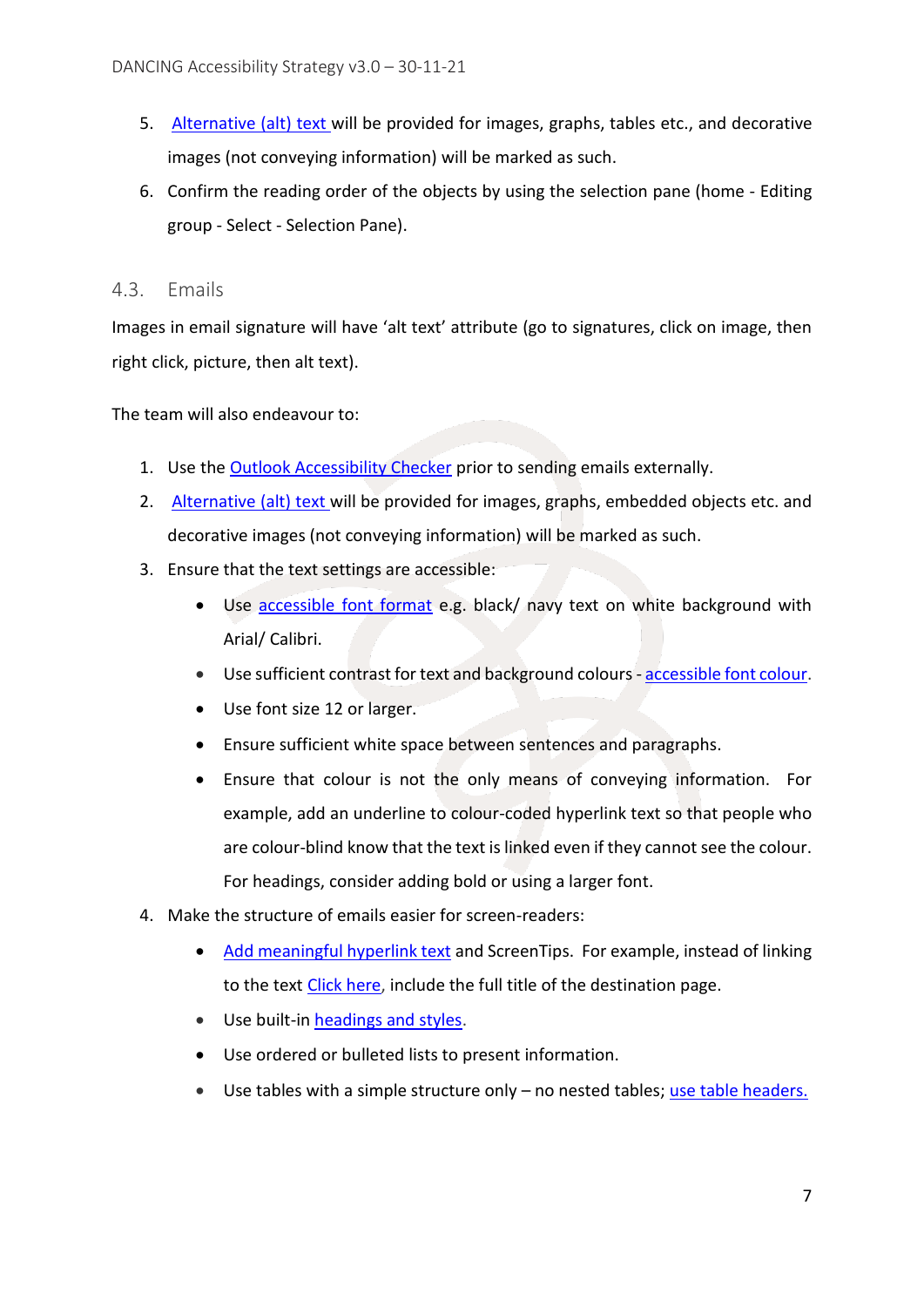#### <span id="page-7-0"></span>4.4. Online Content and Promotional Material

The website has been developed with accessibility in mind from the outset. The site conforms to [WCAG 2.1.](https://www.w3.org/WAI/WCAG21/quickref/) level AA or AAA. In developing online material:

- Digital documents and information will be made accessible before being finalised and made public.
- Regular consultations with experts in accessibility will be held.
- The language used and activities will be in line with the CRPD.

The following features will be included where possible:

- [Alternative \(alt\) text](https://www.gov.ie/en/publication/e89039-how-to-make-accessible-documents/#provide-alternative-alt-text) will be provided for images, graphs, embedded objects etc. and decorative images (not conveying information) will be marked as such.
- Using sufficient colour contrast in the design using e.g., [WebAIM](https://webaim.org/resources/contrastchecker/) contrast [checker.](https://webaim.org/resources/contrastchecker/)
- Site should be designed to support simple navigation and logical site structure.
- No animation/ allow the option to turn off animation.
- Proper use of headings to communicate the organisation of the content on the page.
- Multiple versions of text content to be available including audio, sign language and easy-to-read. Videos should be accompanied by audio description in the case where visual content in web video provides important content that is not available through the audio alone. Content will be provided in multiple languages where possible.
- Digital images should be resizable.

Online documents with links on the site will be saved in an accessible format (see documents section above).

An invitation to notify the project team of any accessibility issues or improvements we might make will be displayed. We will offer the possibility to send content in sign language via contact us form.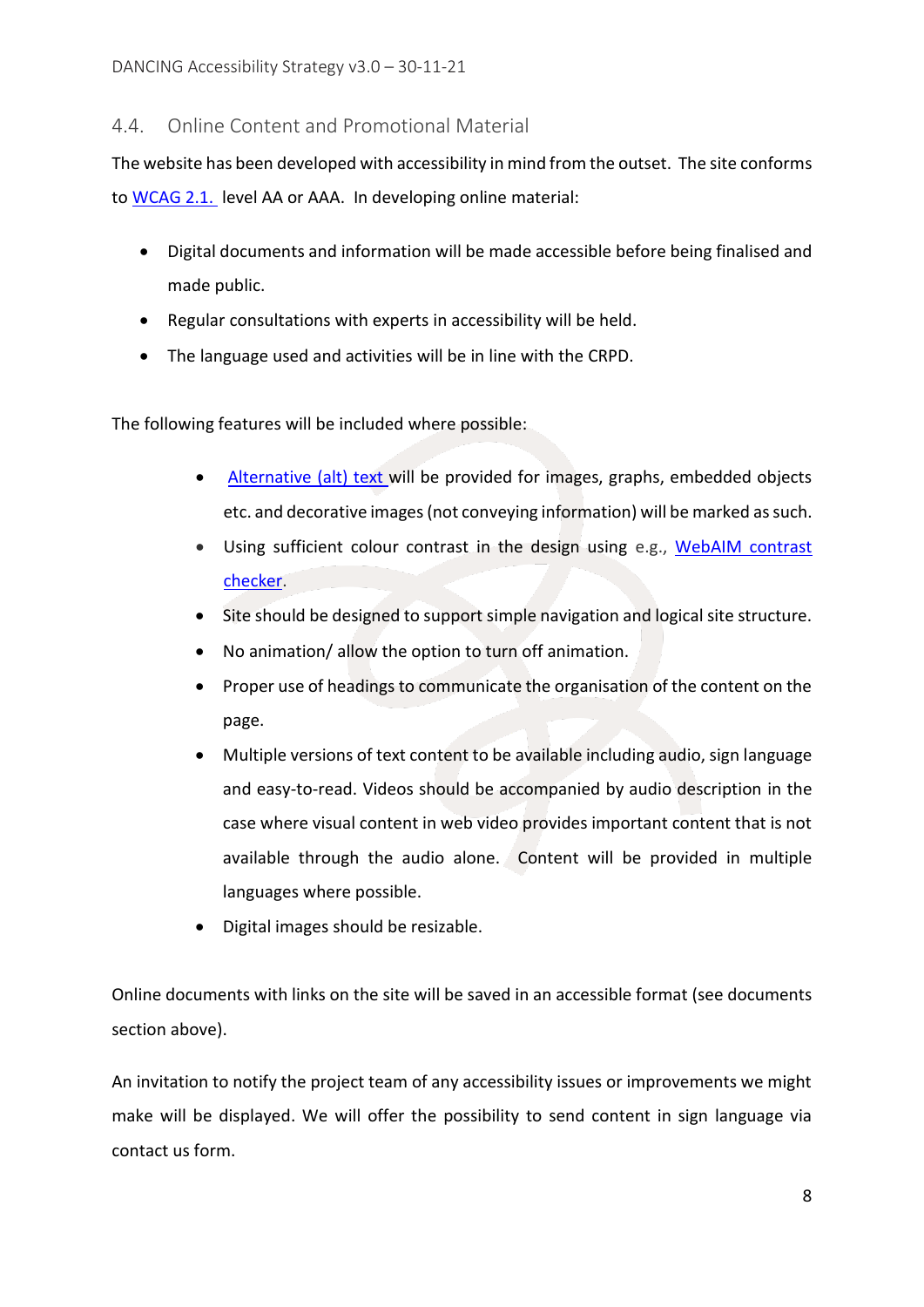The website will be checked using the following methods:

- The site will be audited using a website accessibility tool e.g., the [WAVE](http://wave.webaim.org/) on a six-monthly basis.
- The mouse will be unplugged, and the site navigated using only the keyboard to interact with all controls, links, and menus (arrow keys, tab, enter and shift tab).
- High contrast mode will be turned on through systems settings and the site navigated.
- The images will be turned off through browser settings to ensure that links still function, and that content still makes sense.
- CSS will be turned off using disable-HTML to ensure that the site is still easy to read and to navigate.
- The video files will be captioned.
- The site will be tested by a panel of users who have insight into accessibility issues.

The previous points apply to social media content as well as the project website, where possible.

#### <span id="page-8-0"></span>4.5. Meetings and Events

#### <span id="page-8-1"></span>4.5.1. Prior to the Meeting/ Event

- 1. Send an email requesting whether the attendee has any accessibility needs and/or reasonable accommodation. The email should include:
	- Contact information,
	- Request for dietary restrictions (if relevant),
	- Request for interpreting services or assistive listening devices,
	- Request for accessible parking or seating,
	- An open question asking about other accommodations that will help ensure full participation,
	- Preferred pronouns, and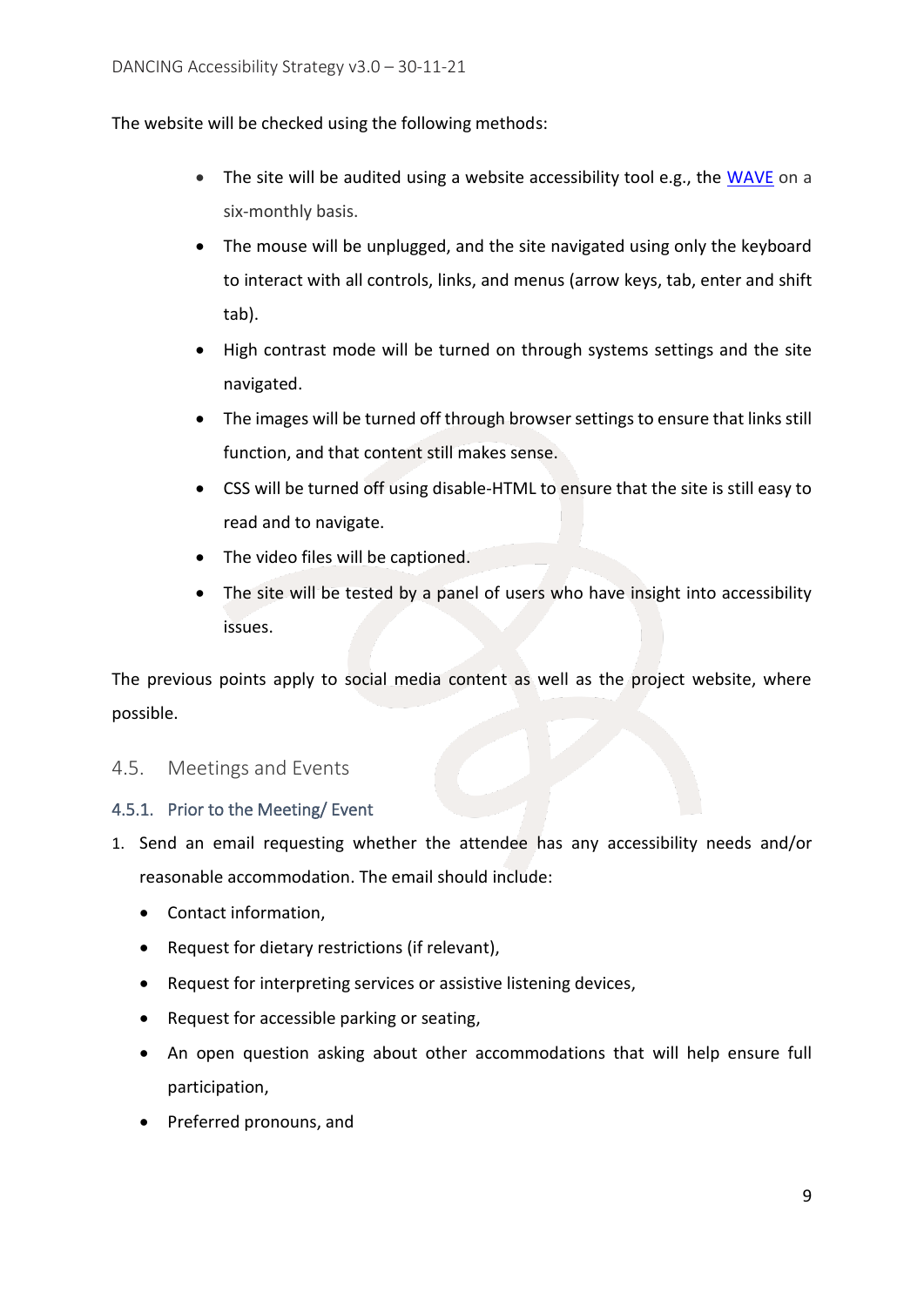- Indication that where travel arrangements and overnight accommodation are required for an attendee, these will be provided for personal assistants.
- 2. A few days prior to the meeting/ event communicate with attendees who have expressed accessibility needs regarding (where applicable):
	- The use of flash photography, flashing images, use of fog machines etc. during the meeting/ event,
	- What technology platform and what accessibility features within the platform will be used,
	- What special accommodations will be provided e.g., interpreting services, and
	- Optional parts of the event, including off-site social activities, that may not be fully accessible.
- 3. Special accommodations to plan for may include:
	- Sign language interpretation is to be provided for the duration of the event. The sign language interpreter is to be displayed on at least  $%$  of the screen where used. The quality of image input to the interpreter is to be kept on a level that prevents visible distortion such as blurring or freezing.
	- Automatic captioning is to be provided.
	- Interpretation breaks are to be scheduled (five-minute break every half hour) to allow time for interpretation, questions, and clarifications. Schedule a short discussion between the organizer and the interpreter beforehand to ensure that the meeting runs smoothly.
	- Where the speaker is talking in a language other than English, simultaneous translation into English is to be provided.
	- Audio descriptions and/or simultaneous translations in English during interventions and videos are to be provided.
	- There is to be access to an accessible toilet.
	- There is to be access to an emergency exit.
	- The venue must provide ramp and/or lift access where relevant.
	- Accessible parking nearby or other accessible transportation is to be considered.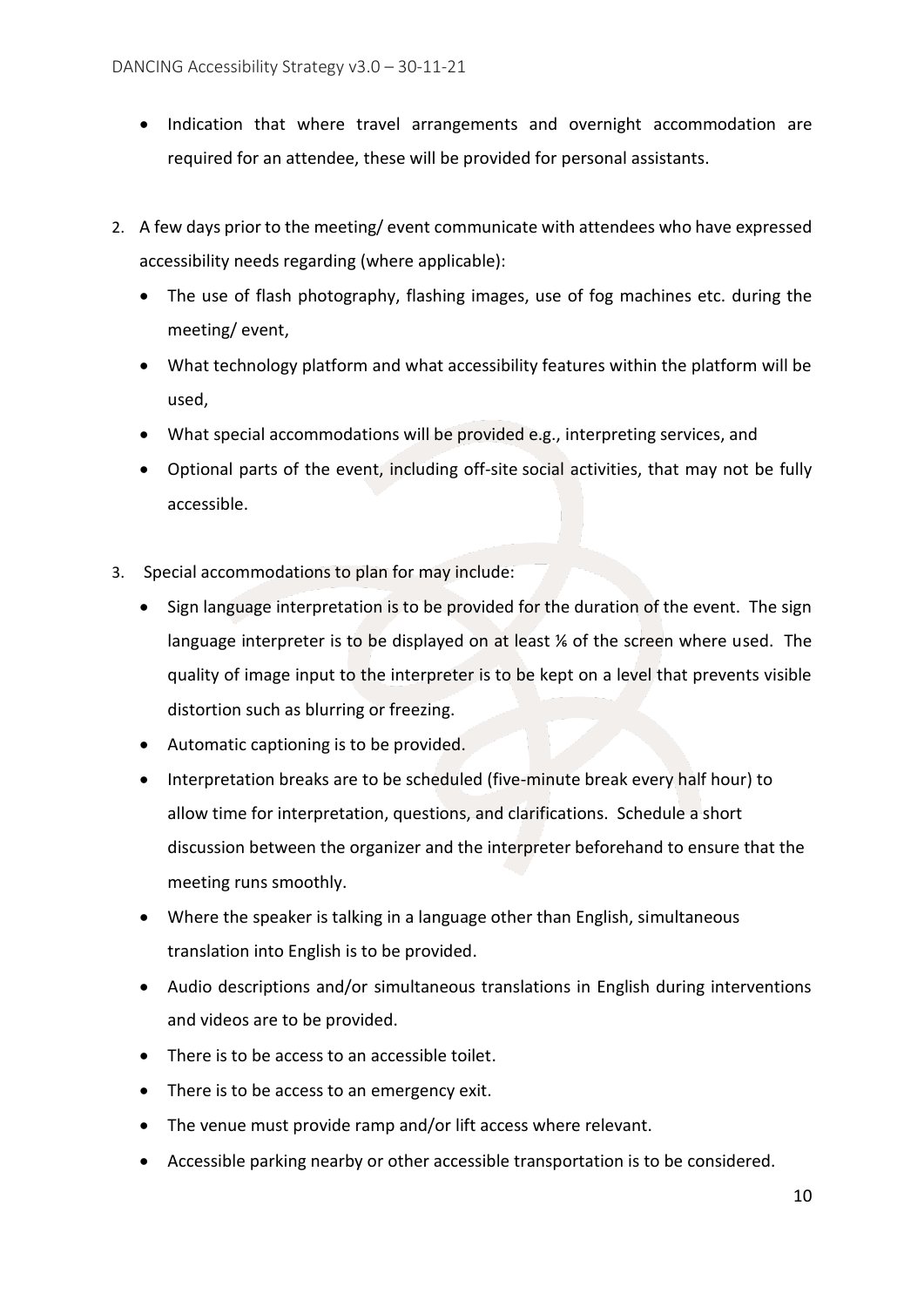• There is to be sufficient seating and personal space within the room to allow for electric wheelchairs, canes, walkers, and service animals where applicable.

The venue will always be checked for accessibility in advance of the event to ensure that equipment (lifts, microphones etc.) is working.

#### <span id="page-10-0"></span>4.5.2. During the Meeting

- Speak clearly (ideally facing forward without covering your mouth).
- Avoid acronyms and colloquialisms as much as possible.
- When addressing someone specifically, ask for his/her/their name and pronouns to confirm.
- Specify when you are finished speaking.
- For interpreters, always look at and address the participating attendee.
- Reach out to attendees to see how things are going, and to ensure that they are comfortable, informed, and able to fully participate.

#### <span id="page-10-1"></span>4.5.3. After the meeting

- Reach out to attendees after the meeting to get feedback.
- Ensure that the feedback received is implemented for further meetings.